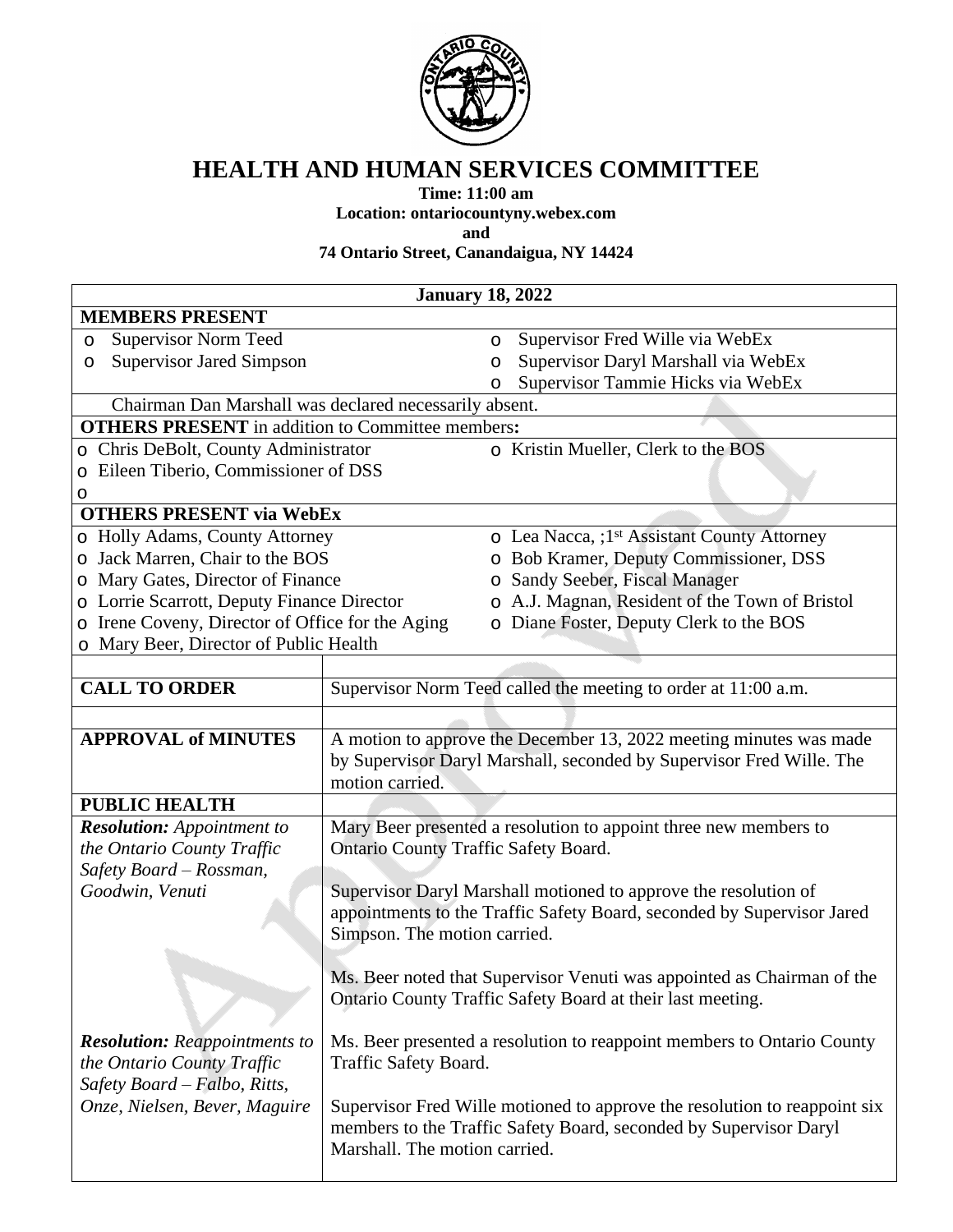| <b>Resolution:</b> Agreement for<br>Services with Adventfs -                                                     | Mary Beer presented a resolution to contract with Adventfs for STOP-<br>DWI online traffic safety classes.                                                                                                                                                              |
|------------------------------------------------------------------------------------------------------------------|-------------------------------------------------------------------------------------------------------------------------------------------------------------------------------------------------------------------------------------------------------------------------|
| STOP-DWI Online Traffic<br><b>Safety Classes</b>                                                                 | Supervisor Daryl Marshall motioned to approve the resolution, seconded<br>by Supervisor Fred Lightfoote. The motion carried.                                                                                                                                            |
| <b>Resolution:</b> Authorization to<br><b>Accept Incentive Award - NYS</b><br>Department of Health 2022          | Mary Beer presented a resolution to accept\$34,000 incentive award from<br>the NYS Department of Health for their work on STDs.<br>Supervisor Fred Wille motioned to approve the resolution of acceptance,<br>seconded by Supervisor Jared Simpson. The motion carried. |
| <b>Resolution:</b> Services and<br><b>Rates Provided in Connection</b>                                           | Mary Beer presented a resolution to contract and set the rates in<br>connection to coroner cases.                                                                                                                                                                       |
| to Coroner Cases - Public<br>Health - Amendment for<br>Resolution No. 558-2019                                   | Supervisor Daryl Marshall motioned to approve the resolution, seconded<br>by Supervisor Jared Simpson. The motion carried.                                                                                                                                              |
| <b>Informational: 2021 Forensic</b><br><b>Pathology Services Monroe</b><br>County                                | Ms. Beer shared an informational report on the case referrals to the<br>Monroe County Office of Medical Examiner for forensic pathology<br>services.                                                                                                                    |
| <b>Performance Management:</b>                                                                                   | Ms. Beer noted there were not performance management updates.                                                                                                                                                                                                           |
| <b>Updates</b>                                                                                                   | Mary Beer reported briefly on the numbers and activities of COVID.                                                                                                                                                                                                      |
| <b>OFFICE FOR THE AGING</b>                                                                                      |                                                                                                                                                                                                                                                                         |
| <b>Resolution:</b> Agreement to<br>Provide Meals to the Ontario<br><b>ARC</b> Social Adult Day                   | Irene Coveny presented a resolution to contract with ARC to provide<br>meals to the Ontario ARC Social Adult Day Program.                                                                                                                                               |
| Program 2022                                                                                                     | Supervisor Fred Wille motioned to approve the resolution to provide<br>meals to ARC SAD, seconded by Supervisor Tammie Hicks. The motion<br>carried.                                                                                                                    |
| <b>Resolution:</b> Authorization to<br><b>Contract with Geneva Housing</b><br><b>Authority for the Senior</b>    | Ms. Coveny presented a resolution to contract with Geneva Housing<br>Authority to provide nutrition services in two of their buildings in<br>Geneva.                                                                                                                    |
| <b>Nutrition Program Meal Site -</b><br>OFA 2022                                                                 | Supervisor Fred Wille motioned to approve the resolution to contract with<br>Geneva Housing, seconded by Supervisor Jared Simpson. The motion<br>carried.                                                                                                               |
| <b>Resolution:</b> Authorization to<br><b>Contract for Personal Care</b><br><b>Services with Touching Hearts</b> | Ms. Coveny presented a resolution to contract with Touching Hearts at<br>Home for personal care services.                                                                                                                                                               |
| at Home $-2022$                                                                                                  | Supervisor Tammie Hicks motioned to approve the resolution to contract<br>with Touching Hearts, seconded by Supervisor Daryl Marshall. The<br>motion carried.                                                                                                           |
|                                                                                                                  | Ms. Coveny presented four resolutions to contract with Lifespan for the                                                                                                                                                                                                 |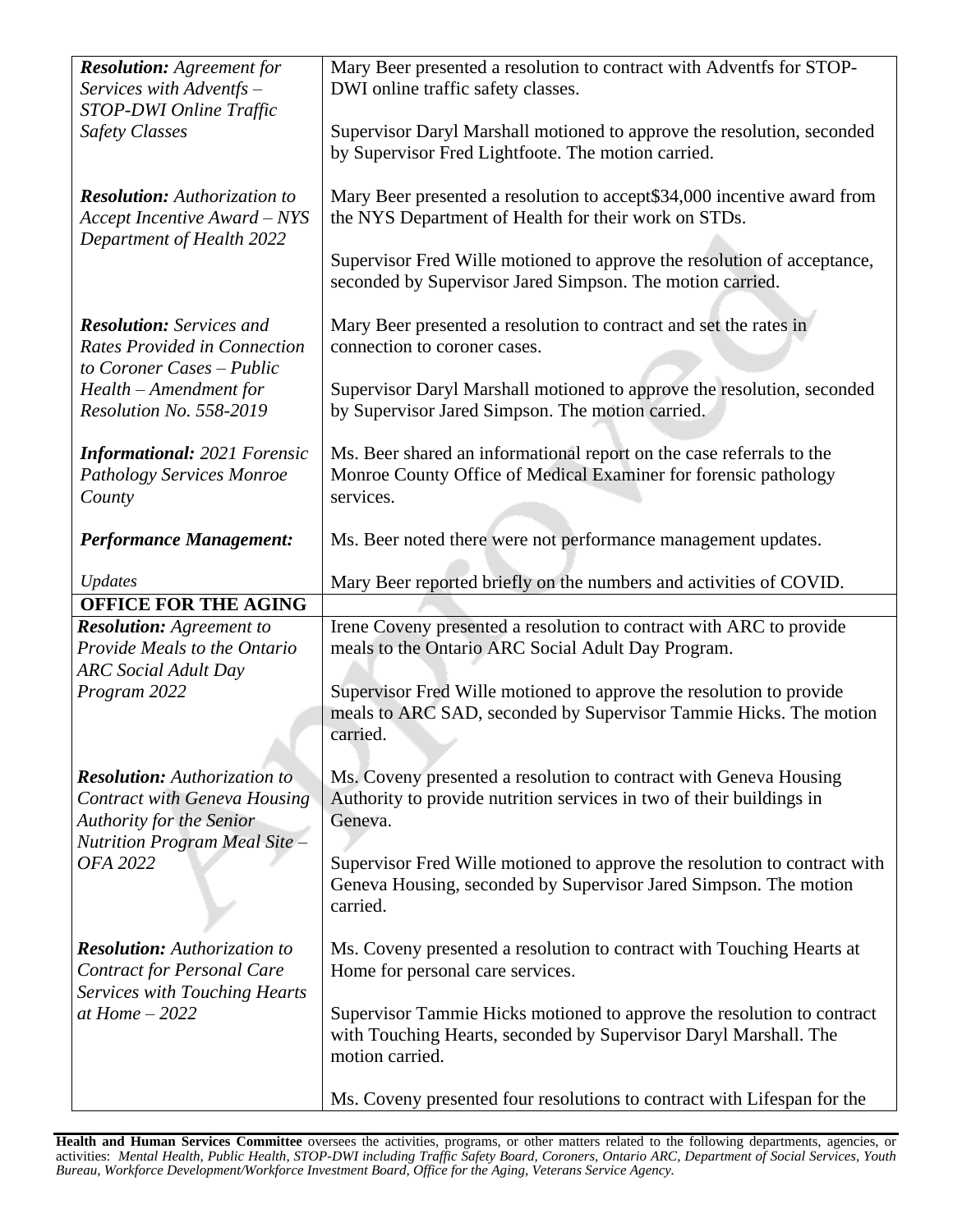| <b>Resolution:</b> Authorization to  | NY Connects Program and for unmet needs services, Canandaigua              |
|--------------------------------------|----------------------------------------------------------------------------|
| Contract with Lifespan of            | Salvation Army for nutrition program services, and to accept HIICAP        |
| Greater Rochester for the NY         | Pilot funds.                                                               |
| Connects Program - 2022              |                                                                            |
|                                      | Supervisor Fred Wille motioned to approve the four resolutions presented   |
| <b>Resolution:</b> Authorization to  | as a block, seconded by Supervisor Jared Simpson. The motion carried.      |
| Contract with Lifespan of            |                                                                            |
| <b>Greater Rochester for Unmet</b>   |                                                                            |
| Needs Services - 2022                |                                                                            |
|                                      |                                                                            |
| <b>Resolution:</b> Authorization to  |                                                                            |
| Contract with Canandaigua            |                                                                            |
| <b>Salvation Army for Nutrition</b>  |                                                                            |
| Program Services - 2022              |                                                                            |
|                                      |                                                                            |
| <b>Resolution:</b> Authorization to  |                                                                            |
| Accept HIICAP Pilot Funds -          |                                                                            |
| Ontario County OFA 2021-             |                                                                            |
| 2022                                 |                                                                            |
| <b>YOUTH BUREAU</b>                  |                                                                            |
|                                      | Not items were submitted for the Youth Bureau.                             |
| <b>DEPARTMENT OF</b>                 |                                                                            |
| <b>SOCIAL SERVICES</b>               |                                                                            |
| <b>Informational: 2021 Audit</b>     | Eileen Tiberio presented information regarding the 2021 audit review, the  |
| Review                               | list of contracts they had for 2021, and a report for their year regarding |
|                                      | children services and what the County Attorney's office does for the       |
| <b>Informational:</b> Contract list  | Department of Social Services.                                             |
| 2021                                 |                                                                            |
|                                      | Holly Adams thanked Ms. Tiberio and her staff and the attorneys in her     |
| <b>Informational: Year in Review</b> | office for the terrific work they have been doing regarding Children's     |
| 2021                                 | Services.                                                                  |
|                                      |                                                                            |
| Updates                              | Ms. Tiberio noted that last year she came to the committee with a          |
|                                      | proposal, with a concern about the end of the eviction moratorium, to set  |
|                                      | aside \$500,000 to help keep people from becoming homeless after the       |
|                                      | eviction moratorium ended. She said she did not end up taking the          |
|                                      | proposal to the Ways and Means Committee primarily because the state       |
|                                      | has come out with two initiatives. They expect to have more information    |
|                                      | by the next cycle; if she thinks they really need to go forward with the   |
|                                      | proposal, she will let this committee know and then take it to the Ways    |
|                                      |                                                                            |
|                                      | and Means Committee to get their approval. She went on to explain that     |
|                                      | one of the things the state has come through with is money for a subsidy   |
|                                      | program. She said the other thing they have when it comes to unexpected    |
|                                      | expenses ins the foster care system. The state has a Maximum State Aide    |
|                                      | Rate (MSAR), but as a result of a lawsuit that has been resolved, as of    |
|                                      | last month, the state has been ordered to make it a minimum state          |
|                                      | reimbursement rate. They fully expect the cost for placements will rise.   |
|                                      | Finally, they have secured a security company for the departments within   |
|                                      | 3010 County Complex Drive and locations in Geneva.                         |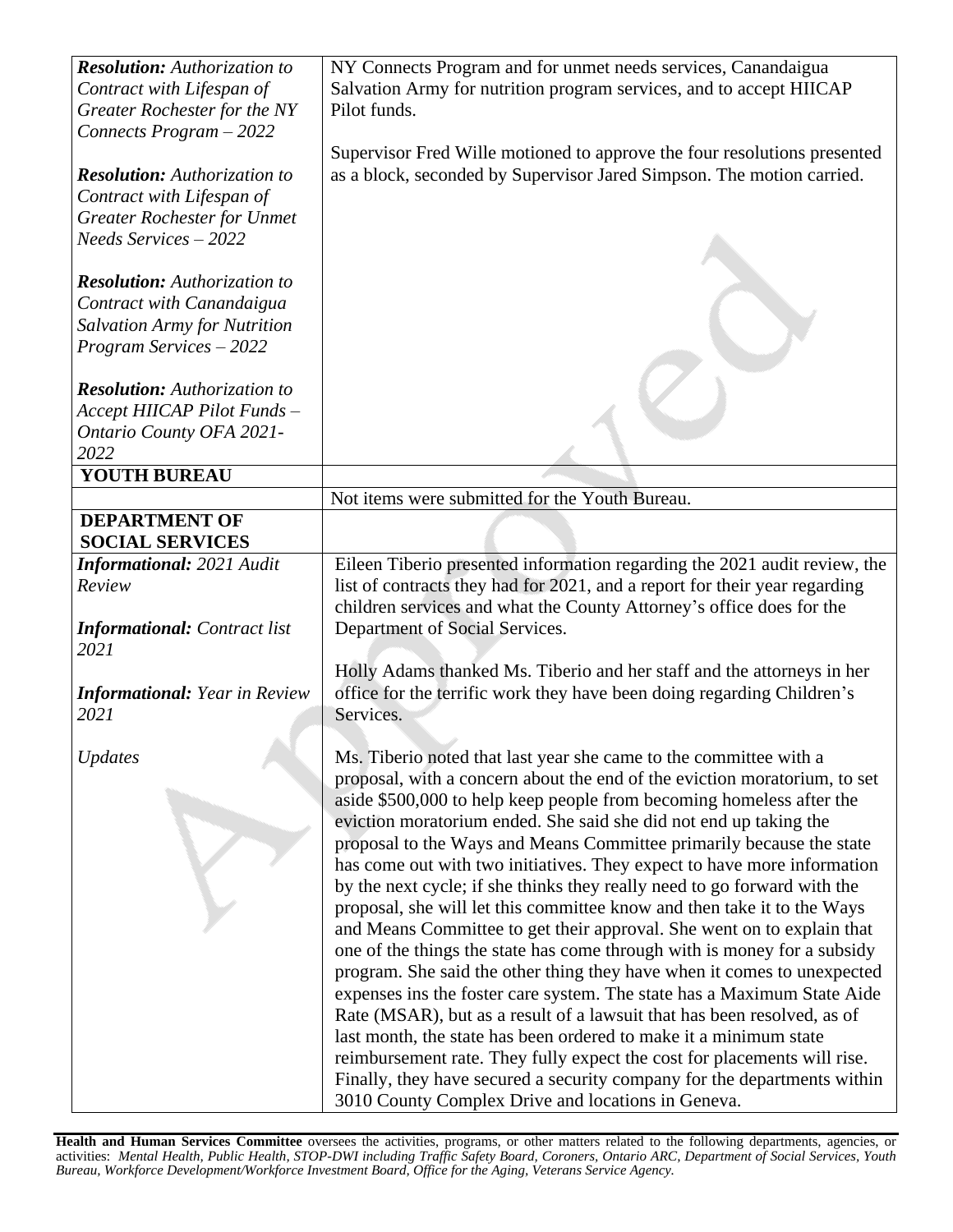|                                                                                                                                                                              | Supervisor Fred Wille said he was supportive of the contract as outlined<br>by Mr. DeBolt and Ms. Tiberio.                                                                                                                                                                                                                                                                                                                                                                                                                                                                                                                                                                                                                                                                                                                                                                                                                                                                                                                   |  |
|------------------------------------------------------------------------------------------------------------------------------------------------------------------------------|------------------------------------------------------------------------------------------------------------------------------------------------------------------------------------------------------------------------------------------------------------------------------------------------------------------------------------------------------------------------------------------------------------------------------------------------------------------------------------------------------------------------------------------------------------------------------------------------------------------------------------------------------------------------------------------------------------------------------------------------------------------------------------------------------------------------------------------------------------------------------------------------------------------------------------------------------------------------------------------------------------------------------|--|
| <b>WORKFORCE DEVELOPMENT</b>                                                                                                                                                 |                                                                                                                                                                                                                                                                                                                                                                                                                                                                                                                                                                                                                                                                                                                                                                                                                                                                                                                                                                                                                              |  |
|                                                                                                                                                                              | No items were submitted for Workforce Development.                                                                                                                                                                                                                                                                                                                                                                                                                                                                                                                                                                                                                                                                                                                                                                                                                                                                                                                                                                           |  |
| <b>VETERANS SERVICE AGENCY</b>                                                                                                                                               |                                                                                                                                                                                                                                                                                                                                                                                                                                                                                                                                                                                                                                                                                                                                                                                                                                                                                                                                                                                                                              |  |
|                                                                                                                                                                              | No items were submitted for the Veterans Service Agency.                                                                                                                                                                                                                                                                                                                                                                                                                                                                                                                                                                                                                                                                                                                                                                                                                                                                                                                                                                     |  |
| <b>COUNTY ATTORNEY</b>                                                                                                                                                       |                                                                                                                                                                                                                                                                                                                                                                                                                                                                                                                                                                                                                                                                                                                                                                                                                                                                                                                                                                                                                              |  |
| <b>Resolution:</b> Resolution for the<br>Appointment of Mary Beer, RN<br>MPG, Public Health Director<br>as Local Health Officer for<br><b>Multiple County Municipalities</b> | Holly Adams presented a resolution to appoint Mary Beer as the Local<br>Health Officer for the following municipalities:<br>Towns of<br><b>Bristol</b><br>$\bullet$<br>Canadice<br>East Bloomfield<br>Geneva<br>Richmond<br>Seneca<br>West Bloomfield<br>Cities of<br>Canandaigua<br>Geneva                                                                                                                                                                                                                                                                                                                                                                                                                                                                                                                                                                                                                                                                                                                                  |  |
|                                                                                                                                                                              | The Town of Phelps Supervisor Norm Teed and the Town of<br>Canandaigua Supervisor Jared Simpson, requested their towns be added to<br>the Schedule A listing attached to the resolution for Mary Beer to be their<br>Local Health Officer.<br>Supervisor Daryl Marshall, seconded by Supervisor Tammie Hicks,<br>motioned to amend the resolution to add the Town of Canandaigua and<br>the Town of Phelps to the Schedule A attached to the resolution. The<br>motion carried.<br>Supervisor Daryl Marshall, seconded by Supervisor Tammie Hicks,                                                                                                                                                                                                                                                                                                                                                                                                                                                                           |  |
|                                                                                                                                                                              | motioned to approve the amended resolution. The motion carried.                                                                                                                                                                                                                                                                                                                                                                                                                                                                                                                                                                                                                                                                                                                                                                                                                                                                                                                                                              |  |
| <b>COUNTY ADMINISTRATOR</b>                                                                                                                                                  |                                                                                                                                                                                                                                                                                                                                                                                                                                                                                                                                                                                                                                                                                                                                                                                                                                                                                                                                                                                                                              |  |
| <b>Resolution:</b> Authorizing<br><b>Payment for Lost Annual Leave</b><br>- Public Health                                                                                    | Chris DeBolt stated the resolution regarding lost annual leave will be<br>informational only. He explained several members of the public health<br>staff lost annual leave. He knows this is an ongoing issue. They have been<br>working hard as a county to enforce the two-week annual leave roll over<br>cap. He noted two staff members who stand to lose the majority of the<br>time given their workload that has been placed in the department in<br>response the pandemic. He said he had a request from several supervisors<br>and from the department and put this resolution together with help to<br>address it. However, it was brought to his attention, these are members of<br>the CSEA bargaining unit and they need a MOU to affect what is spelled<br>out in the resolution. He has gotten some advice from HR to better<br>understand what the impact to the larger organization as a whole might be<br>to this action. He would like to just keep this resolution as informational<br>until next cycle. |  |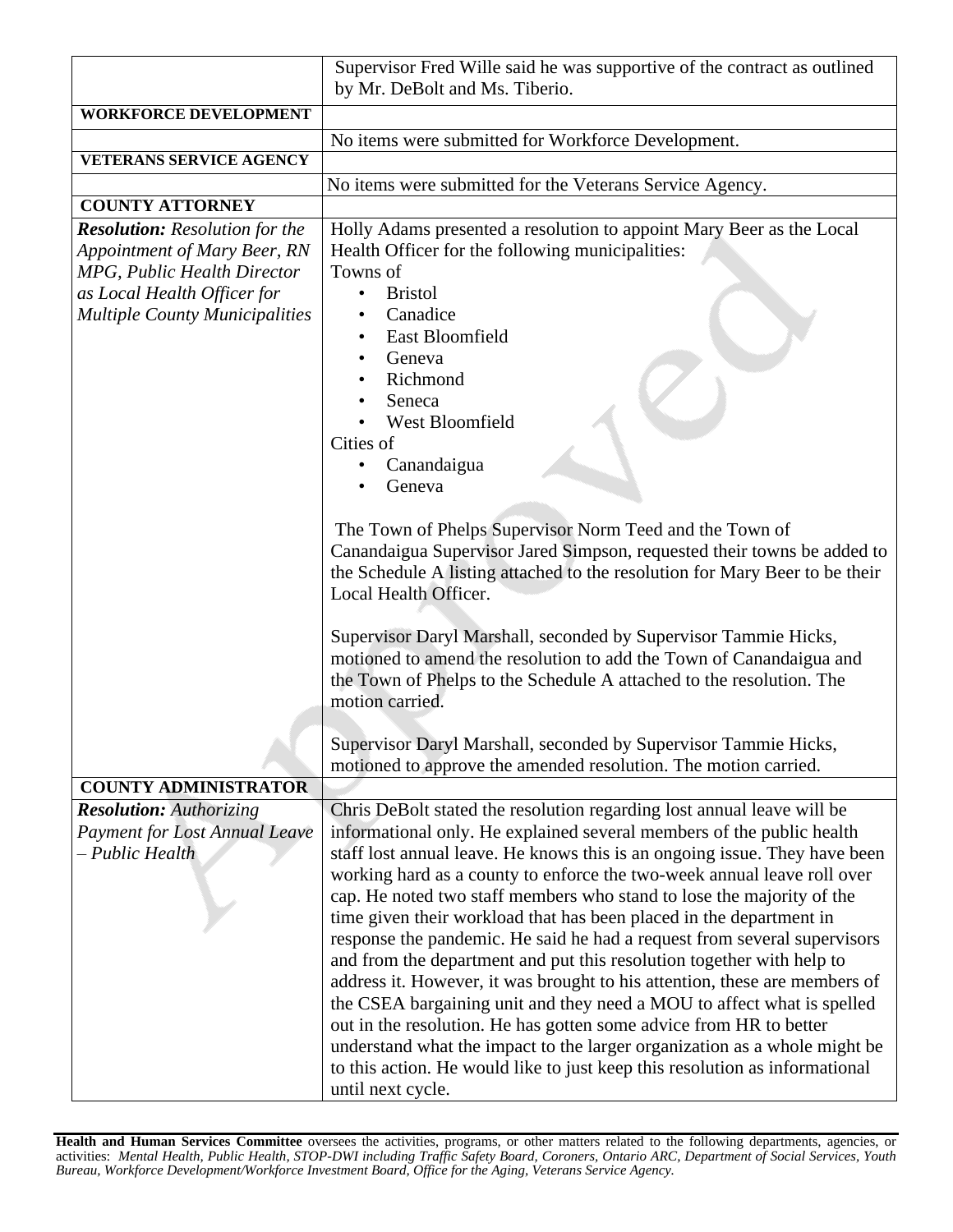| <b>Resolution:</b> Reappointment of                                                                                                                          | Chris DeBolt presented a resolution to reappoint Eileen M. Tiberio as the                                                                                                                                                                                                                                                                                                                                                                                                                                                                                                                                                                                                                                                                                                                                                                                                                                                                                                             |
|--------------------------------------------------------------------------------------------------------------------------------------------------------------|---------------------------------------------------------------------------------------------------------------------------------------------------------------------------------------------------------------------------------------------------------------------------------------------------------------------------------------------------------------------------------------------------------------------------------------------------------------------------------------------------------------------------------------------------------------------------------------------------------------------------------------------------------------------------------------------------------------------------------------------------------------------------------------------------------------------------------------------------------------------------------------------------------------------------------------------------------------------------------------|
| Eileen M. Tiberio                                                                                                                                            | Commissioner of Social Services with a five-year term from February 15,                                                                                                                                                                                                                                                                                                                                                                                                                                                                                                                                                                                                                                                                                                                                                                                                                                                                                                               |
| Commissioner of Social                                                                                                                                       | 2022 through February 14, 2027.                                                                                                                                                                                                                                                                                                                                                                                                                                                                                                                                                                                                                                                                                                                                                                                                                                                                                                                                                       |
| <b>Services</b>                                                                                                                                              | Supervisor Daryl Marshall motioned to approve the reappointment of Ms.<br>Tiberio, seconded by Supervisor Tammie Hicks. The motion carried.<br>Supervisor Fred Wille noted it has been a pleasure to work with Eileen<br>over the past seven years and we are fortunate to have such a great leader<br>who really thinks about families, individuals, and children so deeply and<br>effectively.                                                                                                                                                                                                                                                                                                                                                                                                                                                                                                                                                                                      |
|                                                                                                                                                              | Mr. DeBolt gave the following updates:<br>They are in the process in distributing KN95 masks to the schools.<br>$\bullet$<br>If the towns would like any, please let him know.<br>They found an opportunity to purchase at home tests; they<br>coordinated with the other eleven counties of the region and<br>ordered 300,000 tests (150,000 test kits).<br>They also purchased 50,000 of KN95 masks.<br>$\bullet$<br>Both will be distributed.<br>$\bullet$<br>On behalf of the region that was requested from Genesee and<br>$\bullet$<br>Orleans County, he drafted a letter to the Governor to consider<br>softening of her booster mandate for healthcare workers. It was<br>similar to the letter they sent back when she announced the<br>vaccine mandate for healthcare workers.<br>The Fire and EMS study is underway.<br>$\bullet$<br>There will be a resolution coming through the Board appointing a<br>$\bullet$<br>search committee for a Deputy County Administrator. |
| <b>MENTAL HEALTH</b>                                                                                                                                         |                                                                                                                                                                                                                                                                                                                                                                                                                                                                                                                                                                                                                                                                                                                                                                                                                                                                                                                                                                                       |
| <b>Resolution:</b> Authorization for<br><b>Professional Consultant</b><br><b>Contract Priority Medical</b>                                                   | Lorrie Scarrott presented Mental Health's resolution to contract with<br>Priority Medical Billing not to exceed \$36,000.                                                                                                                                                                                                                                                                                                                                                                                                                                                                                                                                                                                                                                                                                                                                                                                                                                                             |
| <b>Billing Mental Health 2022</b>                                                                                                                            | Supervisor Jared Simpson motioned to approve the resolution to contract<br>with Priority Medical Billing, seconded by Supervisor Daryl Marshall.<br>The motion carried.                                                                                                                                                                                                                                                                                                                                                                                                                                                                                                                                                                                                                                                                                                                                                                                                               |
| <b>Resolution:</b> Authorization for<br><b>Professional Consultant</b><br>Contract – Council on<br>Alcoholism and Addictions of<br>the Finger Lakes - Mental | Lorrie Scarrott presented a resolution to contract with Council on<br>Alcoholism and Addictions of the Finger Lakes using pass through<br>funding from the Federal Government via the state. There is a county<br>match and is typical of what they do.                                                                                                                                                                                                                                                                                                                                                                                                                                                                                                                                                                                                                                                                                                                               |
| $health - 2022$                                                                                                                                              | Supervisor Daryl Marshall motioned to approve the resolution, seconded<br>by Supervisor Fred Wille. The motion carried.                                                                                                                                                                                                                                                                                                                                                                                                                                                                                                                                                                                                                                                                                                                                                                                                                                                               |
| PRIVELEGE OF THE                                                                                                                                             |                                                                                                                                                                                                                                                                                                                                                                                                                                                                                                                                                                                                                                                                                                                                                                                                                                                                                                                                                                                       |
| <b>FLOOR</b>                                                                                                                                                 |                                                                                                                                                                                                                                                                                                                                                                                                                                                                                                                                                                                                                                                                                                                                                                                                                                                                                                                                                                                       |
| <b>NEXT MEETING DATE:</b>                                                                                                                                    | Tuesday, February 7, 2022 at 11:00 am.                                                                                                                                                                                                                                                                                                                                                                                                                                                                                                                                                                                                                                                                                                                                                                                                                                                                                                                                                |
|                                                                                                                                                              |                                                                                                                                                                                                                                                                                                                                                                                                                                                                                                                                                                                                                                                                                                                                                                                                                                                                                                                                                                                       |